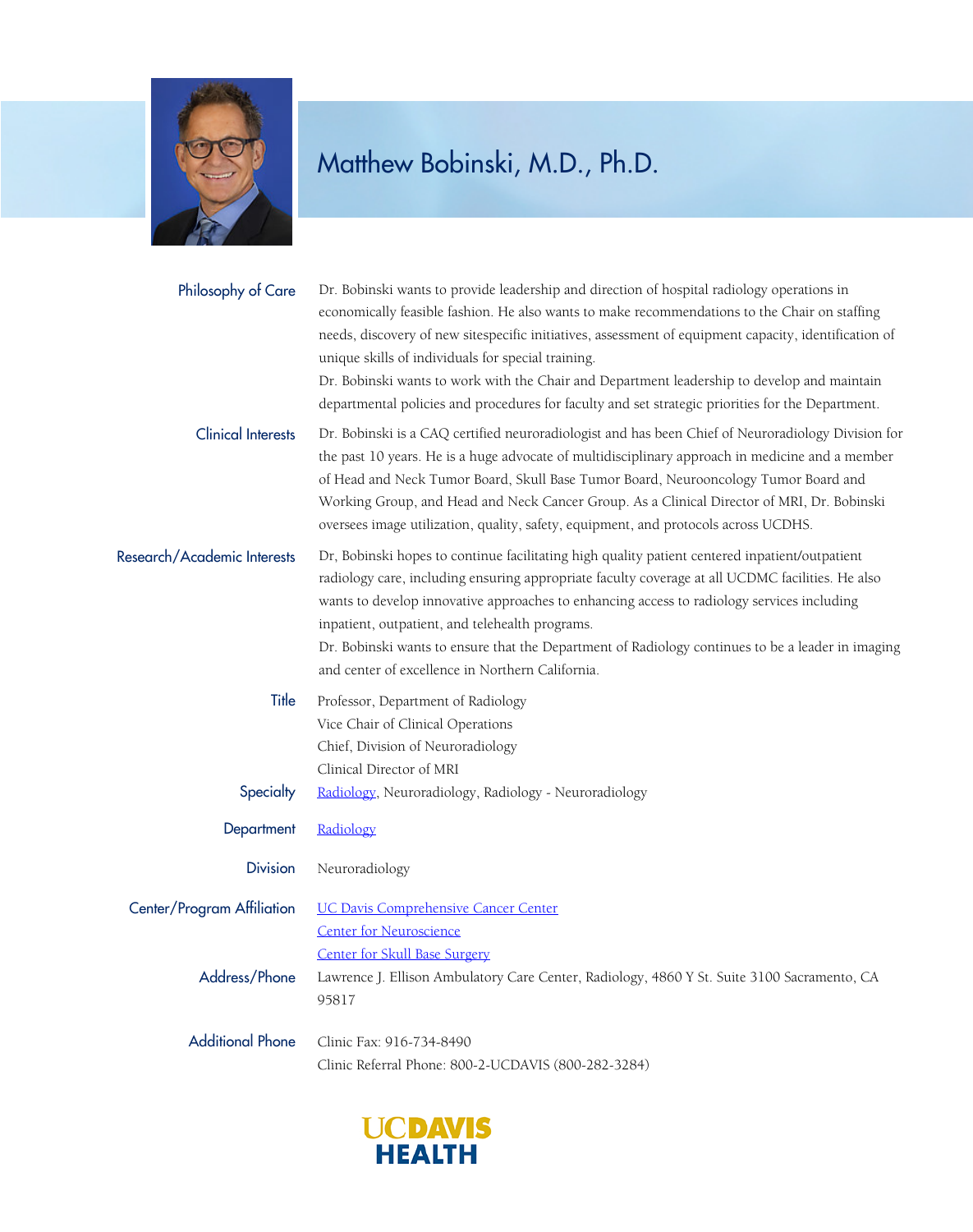

Physician Referrals: 800-4-UCDAVIS (800-482-3284)

| Languages                         | Polish                                                                                                                                                                              |
|-----------------------------------|-------------------------------------------------------------------------------------------------------------------------------------------------------------------------------------|
| Education                         | M.D., Medical University of Gdansk, Gdansk, Poland 1988                                                                                                                             |
|                                   | Ph.D., Medical University of Gdansk, Gdansk, Poland 1993                                                                                                                            |
| Internships                       | Medicine, Staten Island University Hospital, Staten Island NY 1997-1998                                                                                                             |
| Residency                         | Radiology, SUNY Health Science Center, Brooklyn NY 1998-2002                                                                                                                        |
|                                   | Radiology, SUNY Health Science Center, Brooklyn NY 2001-2002                                                                                                                        |
| <b>Fellowships</b>                | Radiology, New York University, New York NY 2002-2004                                                                                                                               |
| <b>Board Certifications</b>       | American Board of Radiology, 2013                                                                                                                                                   |
|                                   | American Board of Radiology, Neuroradiology, 2013                                                                                                                                   |
| <b>Professional Memberships</b>   | American Roentgen Ray Society                                                                                                                                                       |
|                                   | American Society of Head and Neck Radiology                                                                                                                                         |
|                                   | American Society of Neuroradiology                                                                                                                                                  |
|                                   | Radiological Society of North America                                                                                                                                               |
| <b>Honors and Awards</b>          | Elected to Best Doctors in Sacramento Region, Radiology, 2012, 2017, 2018, 2019, 2020, 2021<br>Teacher of The Year, Department of Radiology, UC Davis, 2007, 2008, 2010, 2015, 2017 |
| <b>Select Recent Publications</b> | Kim D, Hughes TM, Lipford ME, Craft S, Baker LD, Lockhart SN, Whitlow CT, Okonmah-Obazee                                                                                            |
|                                   | SE, Hugenschmidt CE, Bobinski M, Jung Y. Relationship Between Cerebrovascular Reactivity and                                                                                        |
|                                   | Cognition Among People With Risk of Cognitive Decline. Front Physiol. 2021 May 31;12:645342.                                                                                        |
|                                   | doi:10.3389/fphys.2021.645342. PMID:34135768.                                                                                                                                       |
|                                   |                                                                                                                                                                                     |
|                                   | Young IR, Pope WB, Bobinski M, Gadolinium Deposition within the Pediatric Brain: No Increased                                                                                       |

Young JR, Pope WB, Bobinski M. Gadolinium Deposition within the Pediatric Brain: No Increased Intrinsic T1-Weighted Signal Intensity within the Dentate Nucleus following the Administration of a Minimum of 4 Doses of the Macrocyclic Agent Gadoteridol. AJNR Am J Neuroradiol. 2018 Sep; 39(9):1604-1608. doi:10.3174/ajnr.A5748. Epub 2018 Aug 9. PMID:30093477.

Bobinski M, Lee SP, Farwell G, Shen YP, Glastonbury CM. Imaging of Recurrent Head and Neck Tumors in Patients with Prior Flap Reconstruction. J Clin Exp Radiol. 2018;1:1-5.

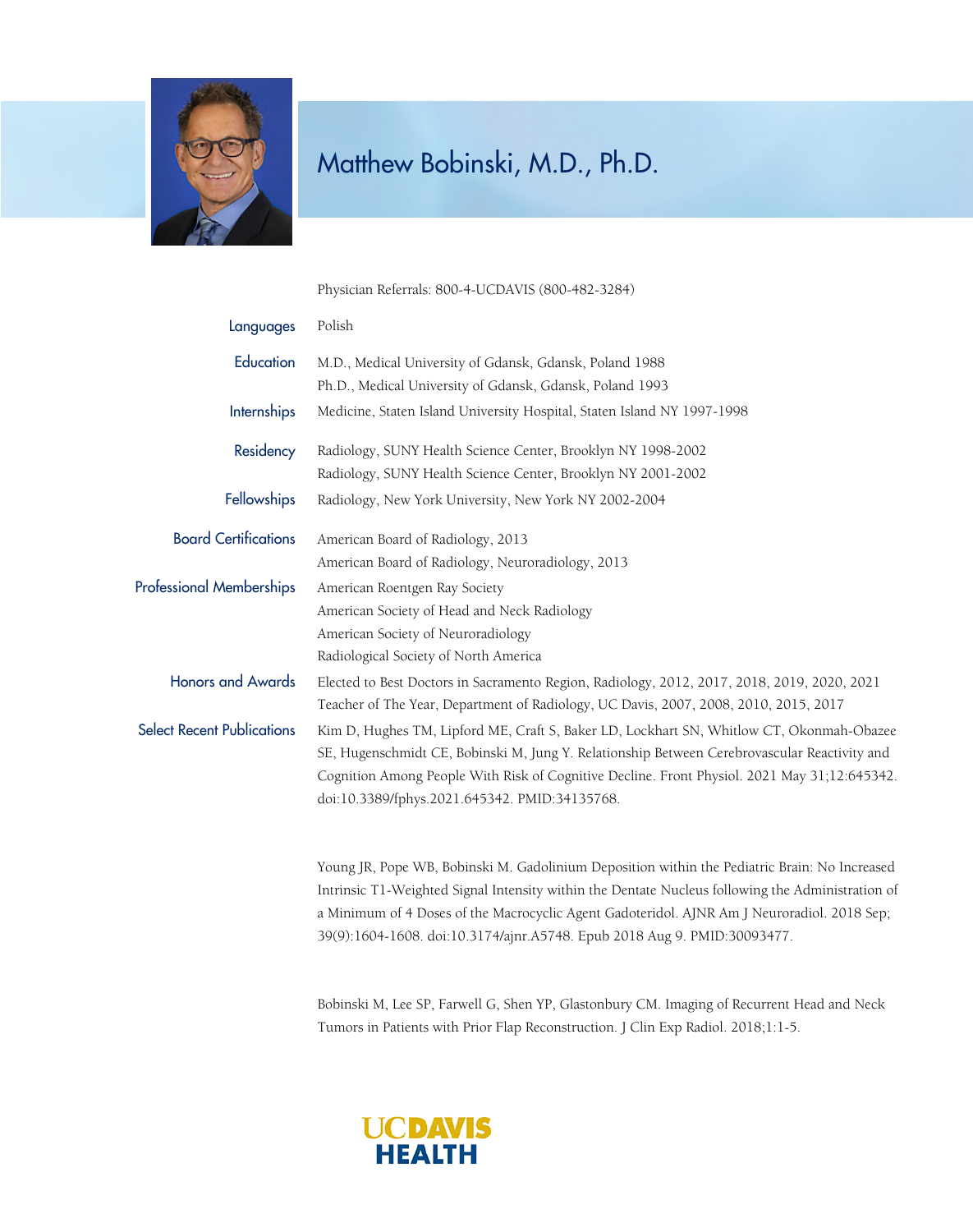

Bobinski M, Shen PY, Dublin AB. Basic Imaging of Skull Base Trauma. J Neurol Surg B Skull Base. 2016 Oct;77(5):381-7. doi:10.1055/s-0036-1583540. Epub 2016 May 9. PMID:27648394.

Dublin AB, Bobinski M. Imaging Characteristics of Olfactory Neuroblastoma (Esthesioneuroblastoma). J Neurol Surg B Skull Base. 2016 Feb;77(1):1-5. doi:10.1055/s-0035- 1564053. Epub 2015 Sep 14. PMID:26949582.

Liu J, Ahmadpour A, Bewley AF, Lechpammer M, Bobinski M, Shahlaie K. Chondroblastoma of the Clivus: Case Report and Review. J Neurol Surg Rep. 2015 Nov;76(2):e258-64. doi:10.1055/s-0035-1564601. Epub 2015 Oct 9. PMID:26623238.

Lu A, Shah P, Shen P, Lee P, Nidecker AE, Nundkumar A, Latchaw R, Bobinski M. Temporal evolution on MRI of successful treatment of rabies. Clin Imaging. 2015 Sep-Oct;39(5):893-6. doi: 10.1016/j.clinimag.2015.04.013. Epub 2015 Apr 25. PMID:25956434.

Lu A, Shen P, Lee P, Dahlin B, Waldau B, Nidecker AE, Nundkumar A, Bobinski M. CrossFitrelated cervical internal carotid artery dissection. Emerg Radiol. 2015 Aug;22(4):449-52. doi: 10.1007/s10140-015-1318-5. Epub 2015 Apr 28. PMID:25917634.

Khodayari B, Daly ME, Bobinski M, Farwell DG, Shelton DK, Chen AM. Observation versus neck dissection for positron-emission tomography-negative lymphadenopathy after chemoradiotherapy. Laryngoscope. 2014 Apr;124(4):902-6. doi:10.1002/lary.24411. Epub 2013 Oct 22. PMID: 24115118.

Gire JD, Roberto RF, Bobinski M, Klineberg EO, Durbin-Johnson B. The utility and accuracy of computed tomography in the diagnosis of occipitocervical dissociation. Spine J. 2013 May;13(5): 510-9. doi:10.1016/j.spinee.2013.01.023. Epub 2013 Feb 22. PMID:23434369.